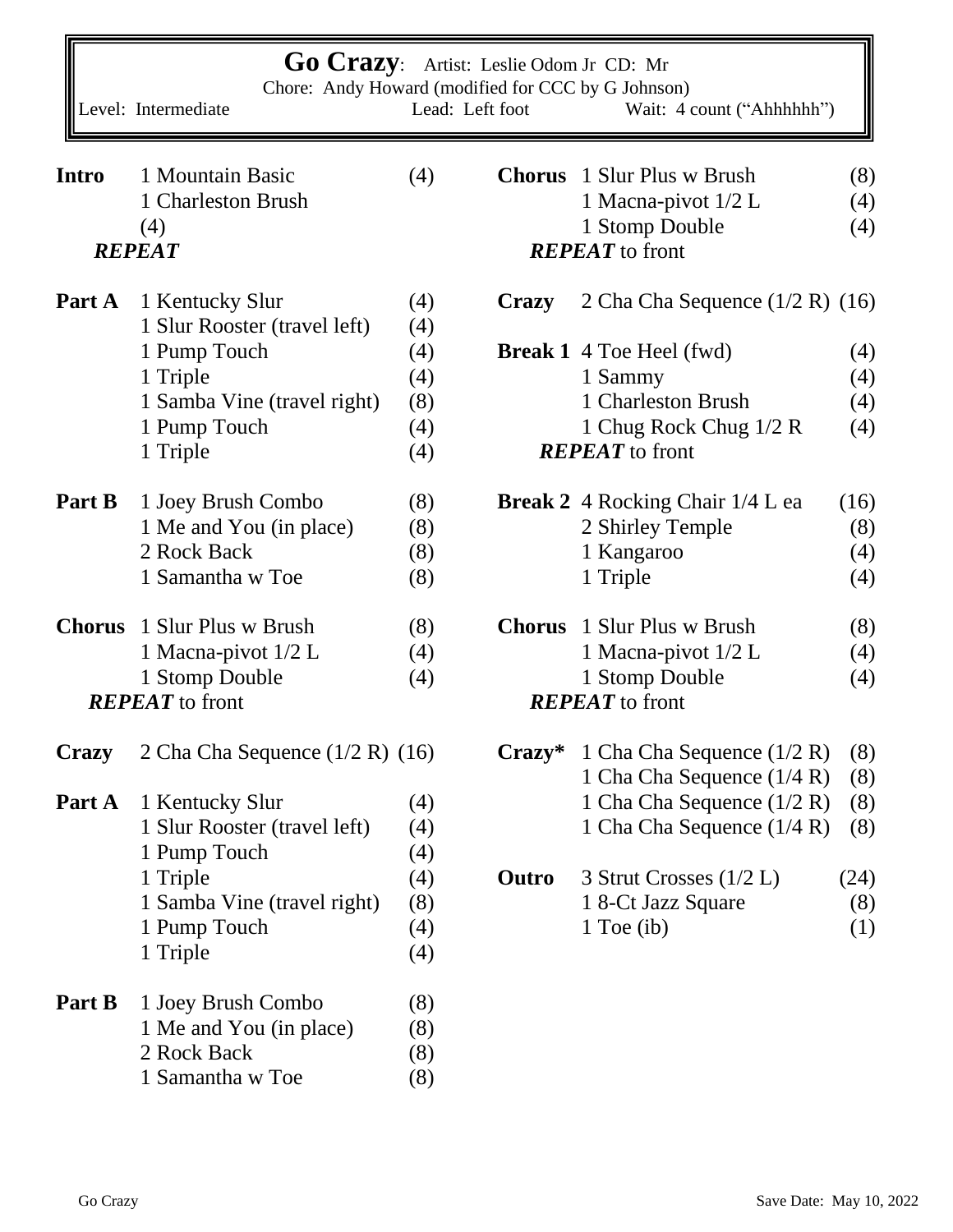## **Go Crazy – Step Breakdown**

| <b>MOUNTAIN BASIC</b><br>(4)                                           |                         |                        |                                    |                    |                                                                                     |                   | <b>CHARLESTON BRUSH (4)</b> |                    |                |                 |              |                |
|------------------------------------------------------------------------|-------------------------|------------------------|------------------------------------|--------------------|-------------------------------------------------------------------------------------|-------------------|-----------------------------|--------------------|----------------|-----------------|--------------|----------------|
| <b>LIFT</b>                                                            | STOMP DT                |                        | L/C<br>DS                          | <b>RS</b>          |                                                                                     |                   | $DS$ TCH $(xif)$ CL         |                    |                | TCH(xib) CL     | <b>BRUSH</b> | L/C            |
| L                                                                      | L                       | $\mathbf{R}$           | R/L<br>$\mathbf{R}$                | <b>LR</b>          |                                                                                     |                   | $\mathbf R$                 | L                  | $\bf R$        | L               | $\mathbf R$  | R/L            |
| $\&$                                                                   |                         | &a                     | &3<br>$\overline{2}$               | &4                 |                                                                                     |                   | &1 &                        | $\overline{2}$     | $\&$           | 3               | $\&$         | $\overline{4}$ |
| (4)<br><b>KENTUCKY SLUR</b><br>*extend right foot xif                  |                         |                        |                                    |                    |                                                                                     |                   |                             |                    |                |                 |              |                |
| DS                                                                     | KICK/DRAG*              |                        | STEP(xif)                          | DS                 | <b>SLR</b>                                                                          | STEP(xib)         |                             |                    |                |                 |              |                |
| L                                                                      | R/L                     |                        | R                                  | L<br>$\mathbf R$   | $\mathbf R$                                                                         |                   |                             |                    |                |                 |              |                |
| $&$ 1                                                                  | $\&$                    |                        | 2                                  | &3                 | $\&$<br>4                                                                           |                   |                             |                    |                |                 |              |                |
|                                                                        | <b>SLUR ROOSTER</b> (4) |                        |                                    |                    |                                                                                     |                   |                             |                    |                |                 |              |                |
| DS                                                                     | <b>SLR</b>              | STEP(xib)              |                                    |                    | BALL(ots) BALL(xif) BALL(ots)                                                       |                   |                             | STEP(xib)          |                |                 |              |                |
| L                                                                      | R                       | R                      | L                                  |                    | R                                                                                   | L                 | $\mathbf R$                 |                    |                |                 |              |                |
| $&$ 1                                                                  | $\&$                    | $\overline{2}$         | $\&$                               |                    | 3                                                                                   | $\&$              | 4                           |                    |                |                 |              |                |
| <b>PUMP TOUCH</b><br>TRIPLE (4)<br>(4)                                 |                         |                        |                                    |                    |                                                                                     |                   |                             |                    |                |                 |              |                |
| DS                                                                     | <b>KICK</b>             | L/C                    | TCH(xif) CL TCH(ots) CL            |                    |                                                                                     | DS                | DS                          | DS                 | <b>RS</b>      |                 |              |                |
| L                                                                      | $\mathbf{R}$            | L<br>$\mathbf{R}$      | L                                  | $\mathbf{R}$       | L                                                                                   | L                 | $\mathbf R$                 | L                  | RL             |                 |              |                |
| &1                                                                     | $\&$                    | $\overline{2}$<br>$\&$ | 3                                  | $\&$               | 4                                                                                   | &1                | &2                          | &3                 | &4             |                 |              |                |
| <b>SAMBA VINE</b><br>(8)<br>*Heel twist-Wgt on Heel<br>(travels right) |                         |                        |                                    |                    |                                                                                     |                   |                             |                    |                |                 |              |                |
| DS                                                                     |                         |                        | *HEELTWIST/LOOP STEP(xib)          |                    | <b>ROCK</b>                                                                         |                   | STEP(xif) ROCK STEP(xif)    |                    |                |                 |              |                |
| L                                                                      |                         | R/L                    |                                    |                    | $\mathbf R$                                                                         | L                 | $\mathbf R$                 | L                  |                |                 |              |                |
| $&$ 1                                                                  |                         | &2                     |                                    |                    | $\&$                                                                                | 3                 | $\&$                        | 4                  |                |                 |              |                |
|                                                                        |                         |                        | *HEELTWIST/LOOP STEP(xib)          | <b>ROCK</b>        | STEP(xif)                                                                           |                   | DS                          | <b>RS</b>          |                |                 |              |                |
|                                                                        |                         | R/L                    |                                    | R                  | L                                                                                   |                   | $\mathbf{R}$                | LR                 |                |                 |              |                |
|                                                                        |                         | &5                     |                                    | $\&$               | 6                                                                                   |                   | &7                          | &8                 |                |                 |              |                |
|                                                                        | <b>JOEY BRUSH COMBO</b> |                        | (8)                                |                    |                                                                                     |                   |                             |                    |                |                 |              |                |
|                                                                        |                         |                        |                                    |                    | DS BALL(xib) BALL(ots) BALL(ots) BALL(xib) BALL(ots) STEP BRUSH L/C DS RS BRUSH L/C |                   |                             |                    |                |                 |              |                |
| L                                                                      | $\mathbf R$             | L                      | $\mathbf R$                        | L                  |                                                                                     | R                 | L                           | $\mathbf R$        | $R/L$ R        |                 | LR L         | L/R            |
| &1 &                                                                   |                         | 2                      | $\&$                               | 3                  |                                                                                     | $\&$              | $\overline{4}$              | $\&$               | 5 <sup>5</sup> | &6 &7 &         |              | 8              |
|                                                                        | <b>ME AND YOU</b>       | (8)                    |                                    | aka Swing          |                                                                                     |                   |                             |                    |                |                 |              |                |
|                                                                        |                         |                        | $DS$ $DT(xif)$ $CL$ $DT(ots)$ $CL$ |                    | $RS$ $DT(ots)$ $CL$                                                                 | DS<br>RS          | RS                          |                    |                |                 |              |                |
| L                                                                      | $\mathbf R$             | L<br>$\mathbf R$       | $\mathbf{L}$                       | RL<br>$\mathbf{R}$ | L                                                                                   | RL<br>$\mathbf R$ | LR                          |                    |                |                 |              |                |
| &1                                                                     | &a                      | &a<br>2                | $\mathfrak{Z}$                     | &4<br>&a           | 5 <sup>5</sup>                                                                      | &6<br>&7          | &8                          |                    |                |                 |              |                |
|                                                                        | <b>ROCK BACK (4)</b>    |                        |                                    |                    |                                                                                     |                   | <b>STOMP DOUBLE</b> (4)     |                    |                |                 |              |                |
| DS                                                                     | <b>RS</b>               | <b>RS</b>              | RS                                 |                    |                                                                                     | <b>LIFT</b>       | <b>STOMP</b>                |                    | DS             | DS<br><b>RS</b> |              |                |
| L                                                                      | RL                      | <b>RL</b>              | RL                                 |                    |                                                                                     | L                 | L                           |                    | $\mathbf R$    | RL<br>L         |              |                |
| &1                                                                     | &2                      | &3                     | &4                                 |                    |                                                                                     | $\&$              | $\mathbf{1}$                |                    | &2             | &3<br>&4        |              |                |
|                                                                        |                         |                        |                                    |                    |                                                                                     |                   |                             |                    |                |                 |              |                |
| DS                                                                     | <b>SAMANTHA w/TOE</b>   | <b>DRAG</b>            | (8)                                | STEP(xib) DRAG     |                                                                                     | <b>RS</b>         | DS                          |                    |                | CL              |              |                |
| L                                                                      | DS(xif)<br>$\mathbf R$  | $\mathbf R$            | L                                  | L                  | STEP(ots)<br>$\mathbf R$                                                            | LR                | L                           | DS<br>$\mathbf{R}$ | TTCH(ib)<br>L  | $\mathbf R$     |              |                |
| &1                                                                     | &2                      | $\&$                   | 3                                  | $\&$               | $\overline{4}$                                                                      | &5                | &6                          | &7                 | $\&$           | $8\,$           |              |                |